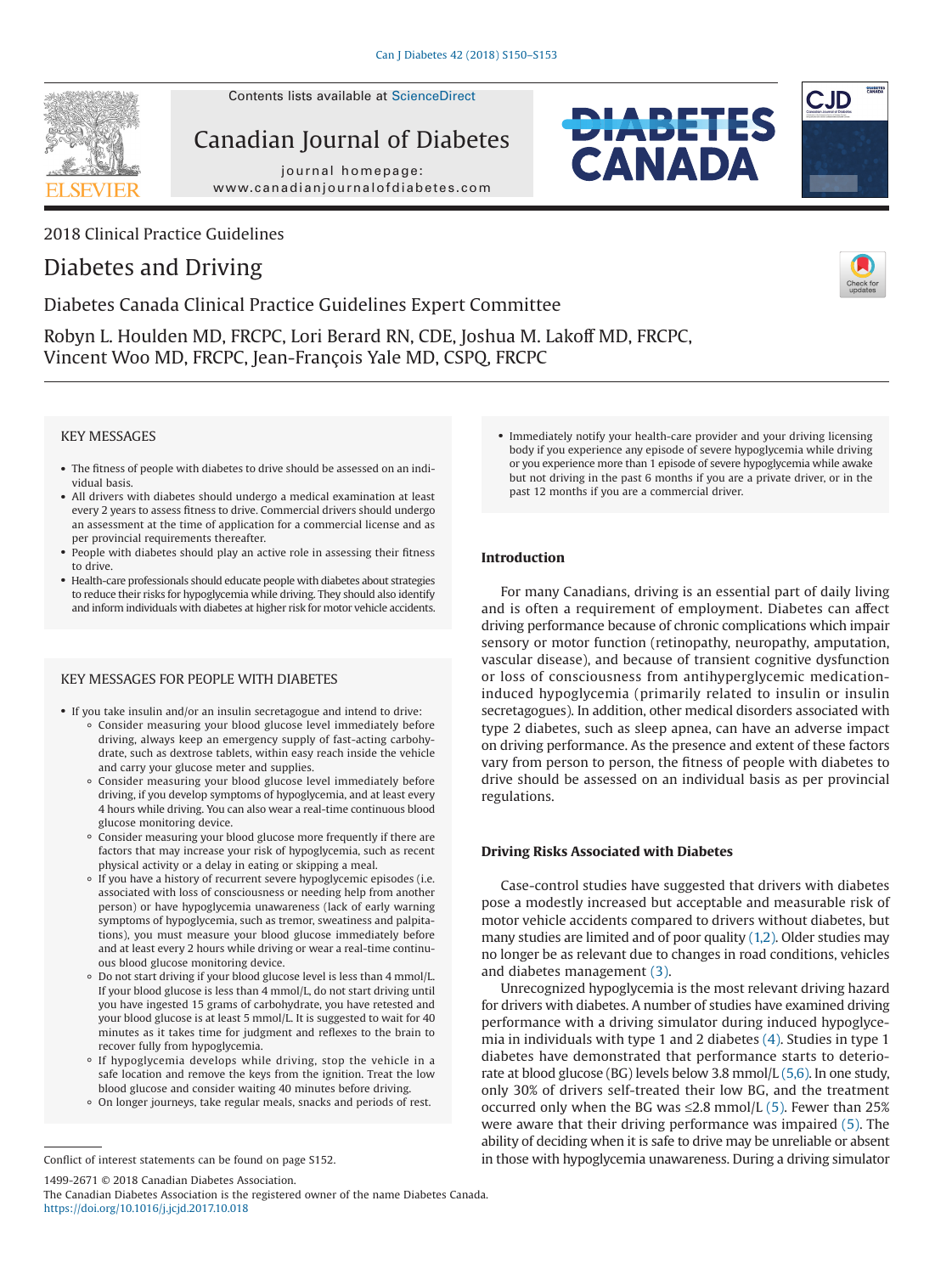study, only 4% of those with normal hypoglycemia awareness stated that they would drive while hypoglycemic compared to 43% with impaired awareness of hypoglycemia (5). Studies have demonstrated that cognitive function may not recover until 40 minutes or more after restoration of euglycemia (7–10).

Hypoglycemia is not a problem for drivers with diabetes treated with healthy behaviour interventions (diet and physical activity) alone, nor is it a problem for drivers with diabetes treated with most noninsulin antihyperglycemic medications, when used as monotherapy or in combination with each other. Treatment with insulin secretagogues (sulfonylureas, meglitinides) may provoke higher rates of hypoglycemia when used alone or in combination with other noninsulin antihyperglycemic medications (11), including the elderly (12) (see Hypoglycemia chapter, p. S104; Pharmacologic Glycemic Management of Type 2 Diabetes in Adults chapter, p. S88; Diabetes in Older People chapter, p. S283). Studies of rates of motor vehicle accidents in drivers with diabetes have consistently described the highest rates for individuals treated with insulin  $(12-16)$ .

Factors that have been shown to increase driving risk include previous episodes of severe hypoglycemia within the past 2 years (17–19) with a greater risk in those with lower glycated hemoglobin (A1C) (17,20), previous hypoglycemia while driving (17) and absence of BG monitoring before driving (13,17). Studies have not specifically addressed differences between episodes during waking hours and while asleep. Impaired awareness of hypoglycemia is also a significant risk factor for severe hypoglycemia (19). There is evidence that driving itself is associated with significant metabolic demand and may cause BG to fall (21). These risks may be mitigated by frequent BG testing (22) or use of a real-time continuous glucose monitoring (CGM) device (23). Use of a memory glucose meter is recommended so that measurements can be assessed by the health-care team and by driving authorities, if indicated.

An 11-item questionnaire attempted to identify the at-risk drivers with diabetes  $(24)$ . Those scoring in the upper quartile reported more driving mishaps than those in the lower quartile. The most discriminating questions regarding accident risk were those that quantified annual mileage, identified a history of hypoglycemia-related vehicle collision, elicited poor self-management of hypoglycemic episodes and screened for the presence of lower limb neuropathy. An Internet-based management program undertaken by drivers with type 1 diabetes reduced the frequency of driving mishaps in highrisk drivers (25).

There are limited data concerning the effects of hyperglycemia on driving, which may depend on how hyperglycemia is defined. In 1 questionnaire-based study, 8% of participants with type 1 diabetes and 40% with type 2 diabetes reported at least 1 episode of disrupted driving associated with hyperglycemia over 1 year (24). No studies have examined the effect of hyperglycemia on driving performance.

## **Commercial Driving**

The risk for commercial vehicle drivers is higher than that for private drivers as the former are on the road many hours of the day or night, thus increasing their time exposure. The consequences of a motor vehicle accident involving a commercial vehicle are also likely to be more serious, particularly if the vehicle carries passengers or dangerous goods. Therefore, higher medical standards are applied for all commercial vehicle drivers (26).

## **Roles and Responsibilities of the Driver with Diabetes and the Health-Care Provider**

People with diabetes should play an active role in assessing their own fitness to drive and should have a duty to report conditions that may potentially impair their ability to drive safely, such as hypoglycemia unawareness and episodes of severe hypoglycemia while driving or while awake but not driving. However, studies have demonstrated limited patient awareness of and adherence to recommendations for safe driving. As few as 15% of adults routinely perform self-monitoring of blood glucose (SMBG) before driving (22,27). A survey in Edinburgh of 202 drivers with insulin-treated diabetes showed only 50% of drivers reported following minimum safe driving recommendations: carrying carbohydrate in the vehicle, measuring glucose before a journey, stopping the vehicle during a hypoglycemic episode and recognizing a low glucose as unsafe to drive (22).

Health-care providers play a critical role in educating people with diabetes on strategies to reduce their risk of hypoglycemia while driving, however, many drivers with diabetes receive little or no advice. In a large multinational study, only 52% of drivers with type 1 diabetes and 27% with type 2 diabetes had discussed driving guidelines with their physician (13). Many health-care professionals have deficiencies in their knowledge about the problems associated with diabetes and driving and how these should be minimized (28). In a Scottish study, only 62% of health-care professionals suggested that insulin-treated drivers should test their blood glucose before driving and 8% did not know that impaired glucose awareness might be a contraindication to driving (27). A study in Finland indicated that among private and commercial drivers treated with insulin with self-reported recurrent severe hypoglycemia, 68% continued to hold a valid driving licence (28).

#### **Mandatory Reporting**

Currently, 10 Canadian provinces and territories have a mandatory reporting system obliging legally qualified medical practitioners to report to the appropriate regulatory body those people who have conditions that impair their driving ability (29) (Table 1). Federal organizations, such as the Canadian Council of Motor Transport Administrators (CCMTA), should have consistent, clear and easily accessible reporting mechanisms for physicians and nurse practitioners; in addition, provincial and territorial ministries of transportation should include information on their websites about diabetes and driving, and which types of people with diabetes should be reported. A study in Ontario showed that a program of medical warnings issued to 100,075 people over a 3-year period for a variety of different medical issues, including alcoholism, epilepsy, dementia, sleep disorders and diabetes, resulted in a 45% reduction in

| <b>Table 1</b> |                                                            |  |  |  |
|----------------|------------------------------------------------------------|--|--|--|
|                | Canadian regulations for reporting medically unfit drivers |  |  |  |

| Province/territory        | Reporting*                                                        |  |  |
|---------------------------|-------------------------------------------------------------------|--|--|
| Alberta                   | Discretionary                                                     |  |  |
| British Columbia          | Mandatory (only if the driver has been                            |  |  |
|                           | warned of the dangers of driving and<br>still continues to drive) |  |  |
| Manitoba                  | Mandatory                                                         |  |  |
| New Brunswick             | Mandatory                                                         |  |  |
| Newfoundland and Labrador | Mandatory                                                         |  |  |
| Northwest Territories     | Mandatory                                                         |  |  |
| Nova Scotia               | Discretionary                                                     |  |  |
| Nunavut                   | Mandatory                                                         |  |  |
| Ontario                   | Mandatory                                                         |  |  |
| Prince Edward Island      | Mandatory                                                         |  |  |
| Ouebec                    | Discretionary                                                     |  |  |
| Saskatchewan              | Mandatory                                                         |  |  |
| Yukon                     | Mandatory                                                         |  |  |

For more information regarding reporting processes in Canada, see the Canadian Medical Association Driver's Guide available at https://joule.cma.ca/en/evidence/ CMA-drivers-guide.html.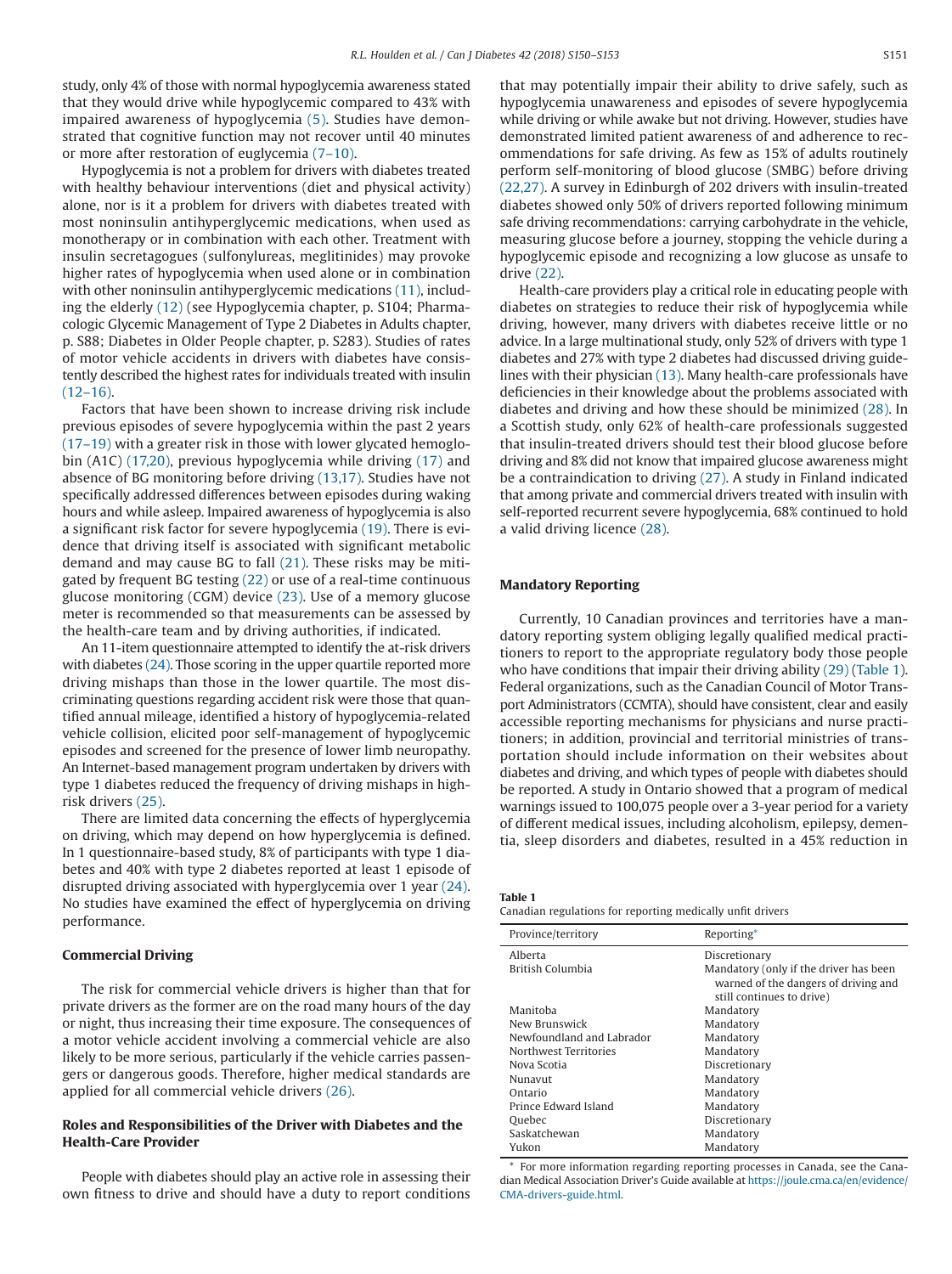annual accident rates when compared with the period before the warning. People with diabetes who received warnings (n=518,104) had a 41% reduction (from 4.49 to 2.71 events per 1,000 patients per year), similar to the total cohort (30).

Mandatory reporting with the goal of optimizing road safety may inadvertently discourage people from discussing their condition with their physician. In the Czech Republic, where physician reporting is mandatory for diabetes, a survey of 663 people found that 52% would conceal or were undecided whether they would report severe hypoglycemic events to their physician (31). A study in the United Kingdom of 2,779 drivers with insulin-treated diabetes for 15 years or more found that 10.5% self-declarations of severe hypoglycemia or impaired awareness of hypoglycemia were inconsistent with their physician's reporting, and resulted in 8.5% of drivers having their license refused (32). Implementation of stricter European Union legislation on driver licensing resulted in a 55% reduction in reported rates of severe hypoglycemia among a cohort of 309 people with type 1 diabetes in Denmark (33).

#### RECOMMENDATIONS

- 1. Fitness of people with diabetes to drive should be assessed on an individual basis [Grade D, Consensus]. People with diabetes should take an active role in assessing their ability to drive safely.
- 2. All drivers with diabetes should undergo a comprehensive medical examination at least every 2 years by a physician/nurse practitioner competent in managing people with diabetes. The medical examination should include an assessment of glycemic control; frequency and severity of hypoglycemia; symptomatic awareness of hypoglycemia; and the presence of retinopathy, neuropathy, nephropathy, amputation and CV disease, to identify whether any of these factors could significantly increase the risk of a motor vehicle accident [Grade D, Consensus]. Commercial drivers should also undergo a medical examination at the time of application for a commercial license [Grade D, Consensus].
- 3. Drivers with diabetes treated with insulin secretagogues and/or insulin:
	- a. Should maintain a log of their SMBG measurements either by using a memory-equipped BG meter or electronic record of BG measurement performed at a frequency deemed appropriate by the person with diabetes and their health-care team. For commercial drivers, for initial commercial licence application, the record should include the last 6 months (or since the diagnosis of diabetes if less than 6 months). BG logs should be verifiable on request [Grade D, Consensus].
	- b. Should always have BG monitoring equipment and supplies of rapidly absorbed carbohydrate within easy reach (e.g. attached to the driver'sside visor or in the centre console) [Grade D, Consensus].
	- c. Should consider measuring their BG level immediately before and at least every 4 hours while driving or wear a real-time CGM device [Grade D, Consensus].
	- d. Should not drive when their BG level is <4.0 mmol/L [Grade C, Level 3 (5) for type 1 diabetes; Grade D, Consensus for type 2 diabetes]. If the BG level is <4.0 mmol/L, they should not drive until at least 40 minutes after successful treatment of hypoglycemia has increased their BG level to at least 5.0 mmol/L [Grade C, Level 3 (10) for type 1 diabetes; Grade D, Consensus for type 2 diabetes].
	- e. Must refrain from driving immediately if they experience severe hypoglycemia while driving, and notify their health-care provider as soon as possible (no longer than 72 hours) [Grade D, Consensus].
- 4. Private and commercial drivers with diabetes and hypoglycemia unawareness or history of severe hypoglycemia in the past 12 months **must** measure their BG level immediately before and at least every 2 hours while driving or wear a real-time CGM device [Grade D, Consensus].
- 5. If any of the following occur, health-care professionals should inform people with diabetes treated with insulin secretagogues and/or insulin to no longer drive, and should report their concerns about the person's fitness to drive to the appropriate driving licensing body:
	- a. Any episode of severe hypoglycemia while driving in the past 12 months [Grade D, Consensus].

b. More than 1 episode of severe hypoglycemia while awake but not driving in the past 6 months for private drivers, and in the past 12 months for commercial drivers [Grade D, Consensus].

*Abbreviations:*

*BG*, blood glucose; *CBG*, capillary blood glucose; *CGM*, continuous glucose monitoring; *SMBG*, self-monitoring of blood glucose.

#### **Other Relevant Guidelines**

Monitoring Glycemic Control, p. S47 Glycemic Management in Adults With Type 1 Diabetes, p. S80 Pharmacologic Glycemic Management of Type 2 Diabetes in Adults, p. S88 Hypoglycemia, p. S104 Diabetes in Older People, p. S283

## **Relevant Appendix**

Appendix 10. Sample Diabetes and Driving Assessment Form

## **Author Disclosures**

Dr. Houlden reports grants from Boehringer Ingelheim, Novo Nordisk, and Eli Lilly, outside the submitted work. Lori Berard has received consulting and/or speaker fees from Bayer, Boehringer Ingelheim, Sanofi, Eli Lilly, Novo Nordisk, Janssen, AstraZeneca, and Merck. Dr. Yale reports grants and personal fees from Eli Lilly Canada, Sanofi, Merck, AstraZeneca, Boehringer Ingelheim, Janssen, and Medtronic; personal fees from Novo Nordisk, Takeda, Abbott, and Bayer; and grants from Mylan, during the conduct of the study. No other authors have anything to disclose.

## **References**

- 1. Stork AD, van Haeften TW, Veneman TF. Diabetes and driving: Desired data, research methods and their pitfalls, current knowledge, and future research. Diabetes Care 2006;29:1942–9.
- 2. Kagan A, Hashemi G, Korner-Bitensky N. Diabetes and fitness to drive: A systematic review of the evidence with a focus on older drivers. Can J Diabetes 2010;34:233–42.
- 3. Inkster B, Frier BM. Diabetes and driving. Diabetes Obes Metab 2013;15:775– 83.
- 4. Stork AD, van Haeften TW, Veneman TF. The decision not to drive during hypoglycemia in patients with type 1 and type 2 diabetes according to hypoglycemia awareness. Diabetes Care 2007;30:2822–6.
- 5. Cox DJ, Gonder-Frederick LA, Kovatchev BP, et al. Progressive hypoglycemia's impact on driving simulation performance. Occurrence, awareness and correction. Diabetes Care 2000;23:163–70.
- 6. Cox DJ, Gonder-Frederick L, Clarke W. Driving decrements in type I diabetes during moderate hypoglycemia. Diabetes 1993;42:239–43.
- 7. Evans ML, Pernet A, Lomas J, et al. Delay in onset of awareness of acute hypoglycemia and of restoration of cognitive performance during recovery. Diabetes Care 2000;23:893–7.
- 8. Blackman JD, Towle VL, Lewis GF, et al. Hypoglycemic thresholds for cognitive dysfunction in humans. Diabetes 1990;39:828–35.
- 9. Gonder-Frederick LA, Cox DJ, Driesen NR, et al. Individual differences in neurobehavioral disruption during mild and moderate hypoglycemia in adults with IDDM. Diabetes 1994;43:1407–12.
- 10. Zammitt NN, Warren RE, Deary IJ, et al. Delayed recovery of cognitive function following hypoglycemia in adults with type 1 diabetes: Effect of impaired awareness of hypoglycemia. Diabetes 2008;57:732–6.
- 11. UK Hypoglycaemia Study Group. Risk of hypoglycaemia in types 1 and 2 diabetes: Effects of treatment modalities and their duration. Diabetologia 2007;50:1140–7.
- 12. Hemmelgarn B, Lévesque LE, Suissa S. Anti-diabetic drug use and the risk of motor vehicle crash in the elderly. Can J Clin Pharmacol 2006;13:e112–20.
- 13. Cox DJ, Penberthy JK, Zrebiec J, et al. Diabetes and driving mishaps: Frequency and correlations from a multinational survey. Diabetes Care 2003;26:2329– 34.